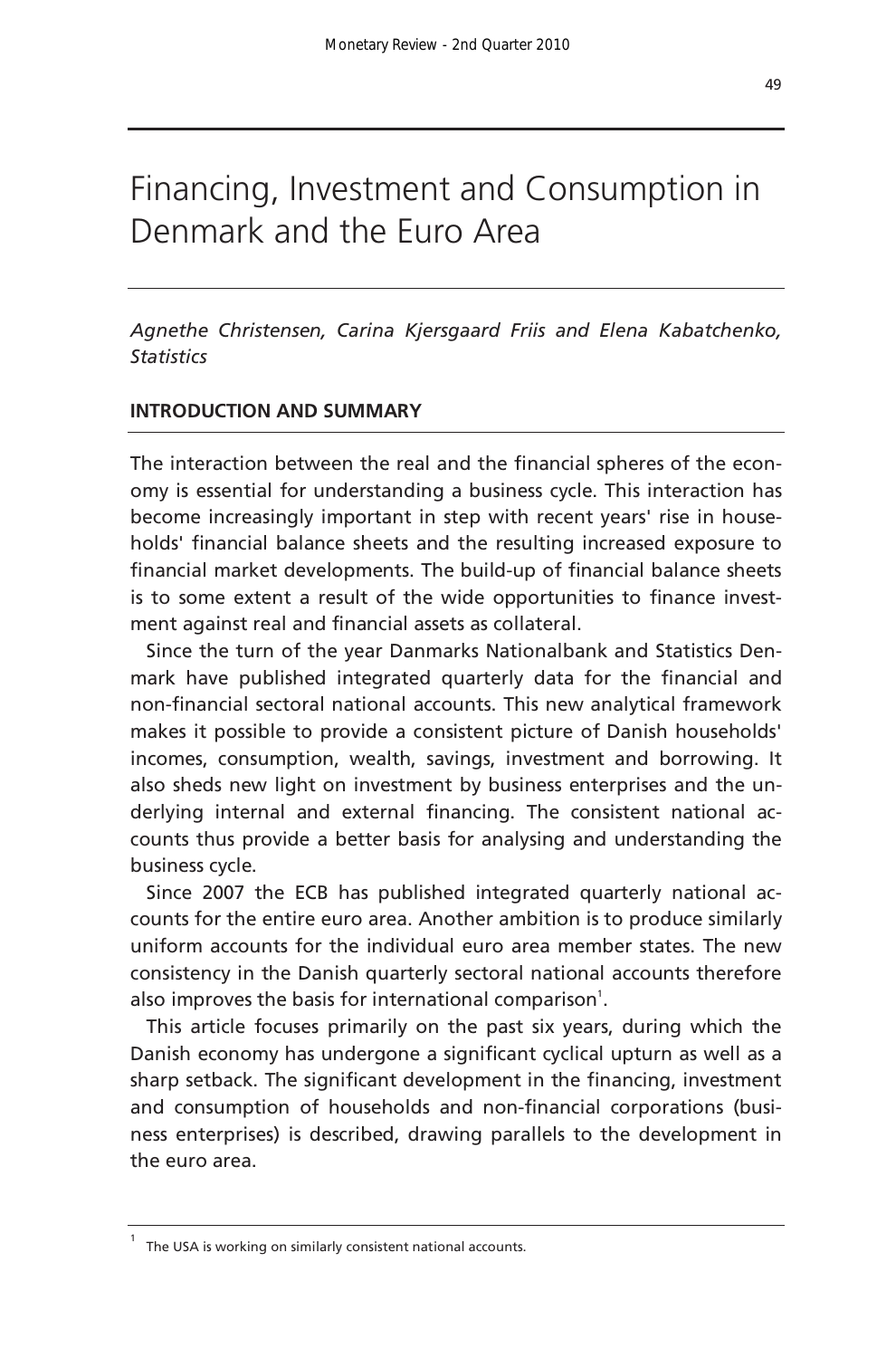Overall, the period has been characterised by persistent net borrowing among Danish households. It increased from 2004-05 and fell again from end-2008. The net borrowing requirement has arisen because real investment (households' expenditure for e.g. home improvements and new-builds) has exceeded savings throughout the period. Similar cyclical fluctuations in the households' financial and real investment are also seen in the euro area, but here savings exceed real investment. Euro area households therefore have a current net lending requirement. The difference in levels between Denmark and the euro area may reflect a number of structural differences in e.g. access to mortgage credit and pension systems. However, this article focuses primarily on relative changes rather than absolute levels.

Danish households have borrowed extensively to fund rising financial investment in e.g. equities and bonds. This has resulted in a significant increase in balance sheets and thus the households' exposure to financial market developments. This is also mirrored in the wide fluctuations in financial net wealth. Developments in wealth have proved to have a close correlation with consumption and real investment.

Like the households, Danish business enterprises have been net borrowers during much of the period. The reason is that real investment in capital equipment and inventory build-up continuously exceeded savings from 2006 until the autumn of 2009. Here, too, there is a correlation with economic trends. Due to declining investment and rising savings at the end of the period, net borrowing by business enterprises has turned into net lending.

Developments in the net financing need and corporate financial investment should be viewed in the context of funding in the financial markets (external financing). During 2009 – concurrently with the decline in the net borrowing requirement – financial investment fall sharply amid deceleration in external financing. In 2009, business enterprises thus repaid short-term loans and reduced growth in long-term loans.

## **NEW CONSISTENCY IN THE QUARTERLY SECTORAL NATIONAL ACCOUNTS**

Since the turn of the year, Danmarks Nationalbank has, together with Statistics Denmark, released quarterly accounts with a single consistent compilation of the net lending/net borrowing of the individual sectors, cf. Box 1.

Net lending/net borrowing is calculated for all sectors of the Danish economy and for the rest of the world versus Denmark. Net lending/net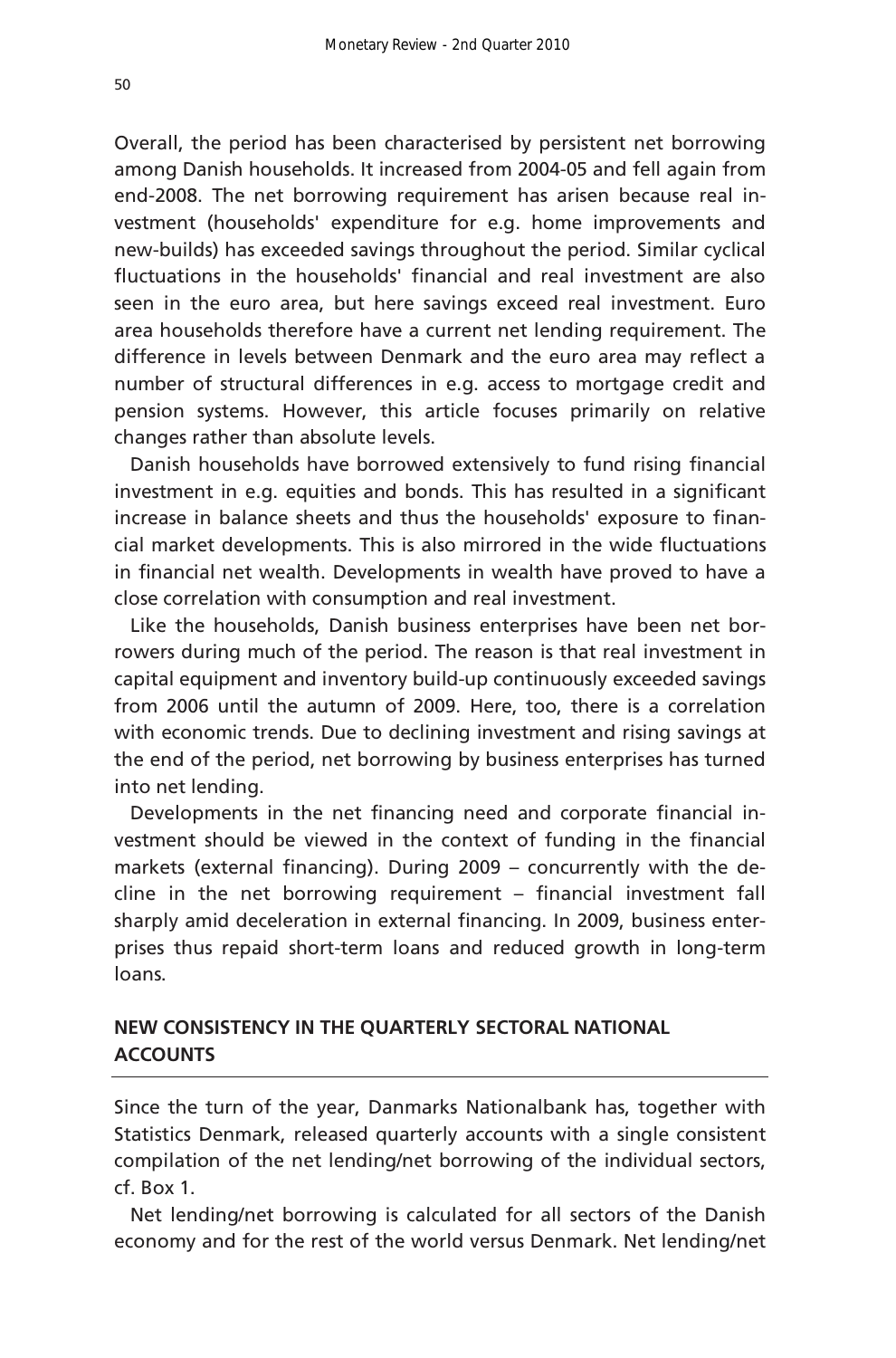#### NET LENDING/NET BORROWING IN THE NATIONAL ACCOUNTS Box 1

Net lending/net borrowing links the real and financial sides of the national accounts. On the real side, net lending/net borrowing expresses whether there is a surplus after consumption and real investment and thus a net *investment* need in the financial markets, or whether there is a deficit and thus a net *financing* need. On the financial side, Net lending/net borrowing is an expression of the difference between transactions in financial assets and liabilities. If net transactions are positive, capital is invested in the financial markets and vice versa. Net lending/net borrowing calculated from the financial and the real side must therefore necessarily be the same.

| <b>HOUSEHOLDS' NET LENDING/NET BORROWING</b>                     | Table 1             |
|------------------------------------------------------------------|---------------------|
| Kr. billion                                                      | O <sub>4</sub> 2009 |
|                                                                  | 208.8               |
| Adjustment for the change in net equity of households in pension |                     |
|                                                                  | 19.7                |
|                                                                  | 228.5               |
|                                                                  | 213.7               |
|                                                                  | 14.9                |
|                                                                  | $-0.4$              |
|                                                                  | 21.1                |
|                                                                  |                     |
|                                                                  | $-6.6$              |
|                                                                  | 46.3                |
|                                                                  | 52.9                |

Note: Selected transactions from the financial and the real side of the national accounts. The parenthesis after the name of the line indicates the item's ESA 95 national account code, if any.

Source: Statistics Denmark and Danmarks Nationalbank.

The elements of net lending/net borrowing on the real and the financial sides of the national accounts are illustrated in the following, based on the household sector.

During a quarter, households receive income in the form of e.g. wages, (net) interest income and dividends, and they pay taxes. Together, these transactions constitute the households' disposable gross income adjusted for the change in net equity in pension fund reserves. Due to the adjustment, payments to pension funds and interest and dividend from investment of pension fund reserves form part of the adjusted disposable income<sup>1</sup>. Thus, the calculations of both the adjusted disposable gross income and the savings and investment ratios are independent of the selected form of investment (via the pension fund or direct investment in equities, bonds, etc.), which facilitates cross-border comparability.

If households' consumption of e.g. food, clothing and durable consumer goods, including cars and white goods is deducted from disposable income, the gross saving is found. Net lending/net borrowing is then found by adding capital transfers and deducting expenses for real investment in e.g. new-builds and home improvements.

On the financial side of the national accounts net lending/net borrowing is the households' net financial transactions on the assets side less net transactions on the liabilities side. Net transactions include purchase and sale of equities and bonds, payments to pension funds, transactions in bank deposits and loans.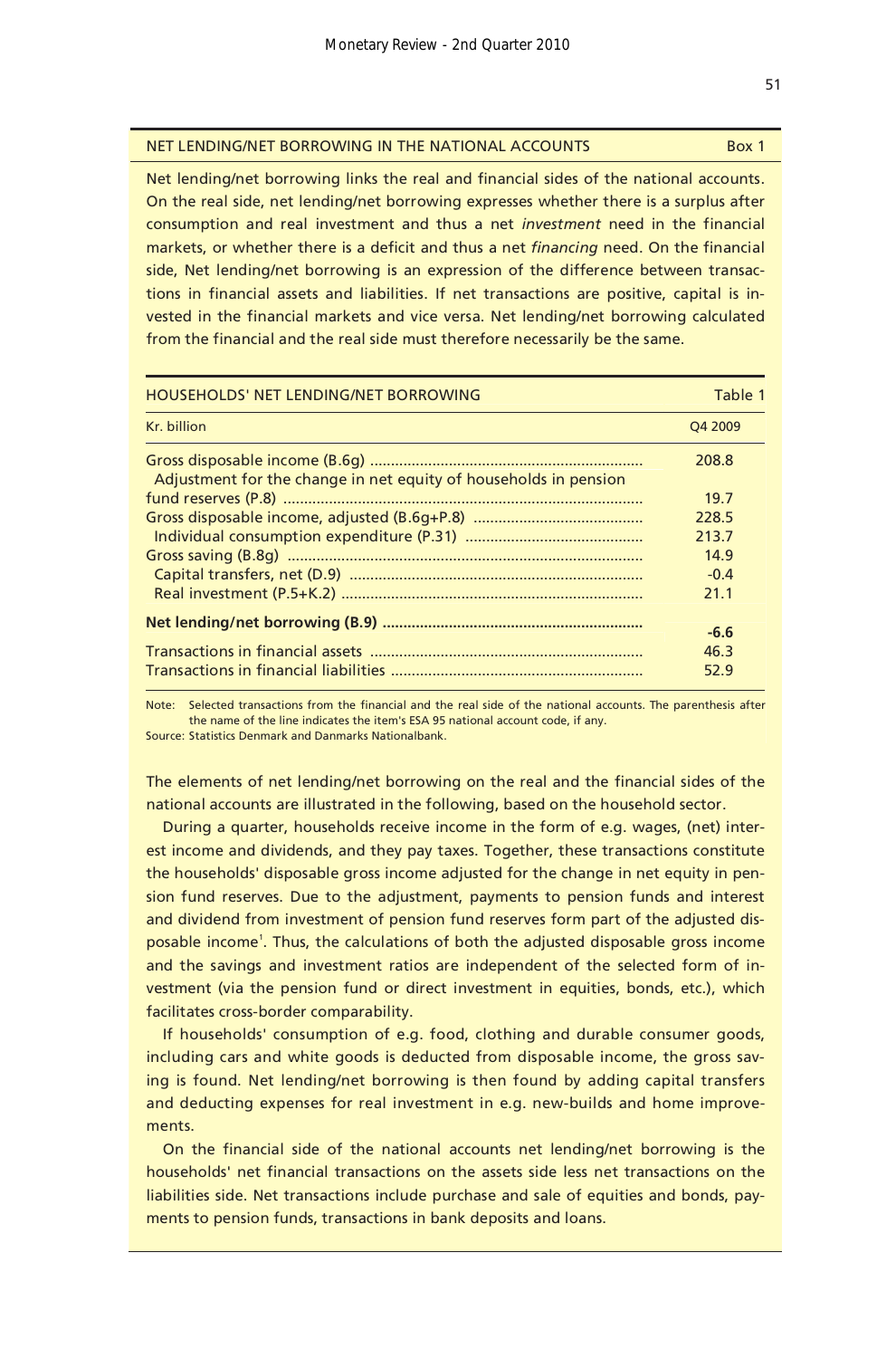## **CONTINUED** Box 1

In addition to statements of transactions, financial sector accounts also comprise statements of revaluations and wealth (balance sheets). The net transactions that create the link to the real economy therefore also constitute an element in the explanation of households' financial balance sheets and net wealth<sup>2</sup>. Revaluations, which are capital gains and losses on for instance equities, bonds and pension assets, are not included as current income in national accounts terminology and are therefore not included in the calculation of the real accounts.



Both reinvested dividend and interest income from investment of pension fund reserves and net payments are included in financial transactions in insurance technical reserves.<br><sup>2</sup> Moreover, there is an account for "other changes in volume", to which changes in household wealth attribut-

able to e.g. loans that are declared worthless or units that change sector are entered.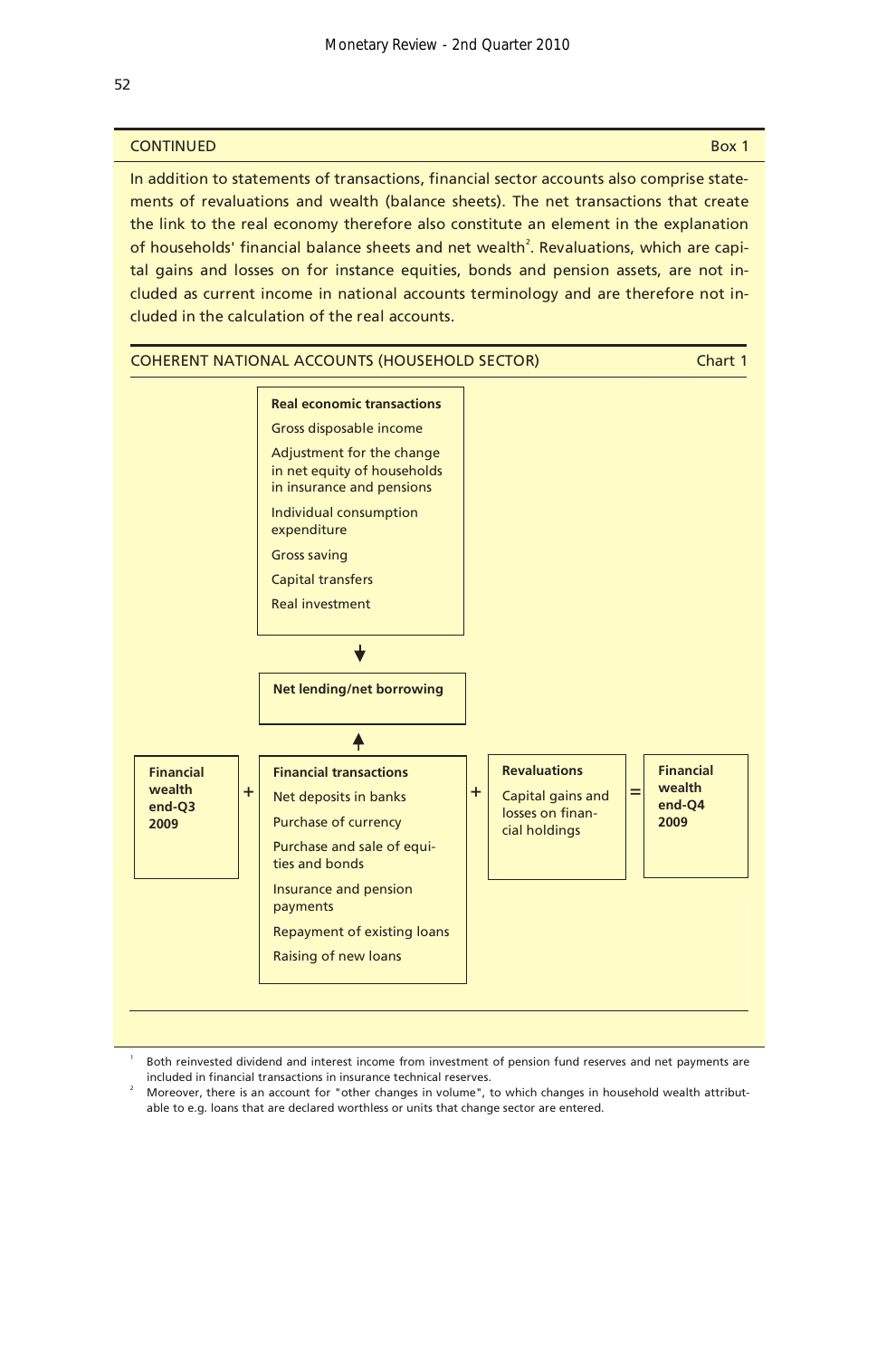

Note: Sectoral net lending/net borrowing is calculated as a percentage of GDP. The series are calculated as 4-quarter Source: Statistics Denmark. moving averages.

borrowing shows whether each sector has been a net lender or a net borrower in a given period, and hence shows the need for financial investments or injections. It is thus a central key figure in describing economic behaviour, cf. Chart 2<sup>1</sup>.

Over the past six years, Denmark has been a net lender to other countries as a consequence of the sustained current-account surplus. This is to some extent reflected in a reduction of Denmark's foreign debt<sup>2</sup>. Net lending in the public sector and the financial enterprises has contributed strongly to this reduction. While the public sector surplus has been clearly procyclical, it is worth noting the financial sector's<sup>3</sup> rising net lending, which indicates that the sector's operating profit and income from other interest and dividends have risen. The increase from 2002 until 2007 is mainly a result of the sector's increased activity, while the significant growth in net lending in 2009 was driven by the banks' higher interest margins – due to higher risk premiums – as well as declining dividend payments. Increased provisions for loans and realised losses do not affect

 $1$  The charts in this article generally show financial or real concepts relative to a relevant income term, such as the gross domestic product (GDP), sectoral gross value added or households' adjusted disposable income. The relative concepts allow for comparison with the euro area and meaningful com- $_2$  parison over time, as e.g. the quarterly accounts are published in current prices only.

Developments in total foreign debt are also driven by value changes, such as revaluations of equities  $\frac{1}{3}$  and bonds.

The financial sector includes banks, pension and insurance companies, investment funds and financial holding companies.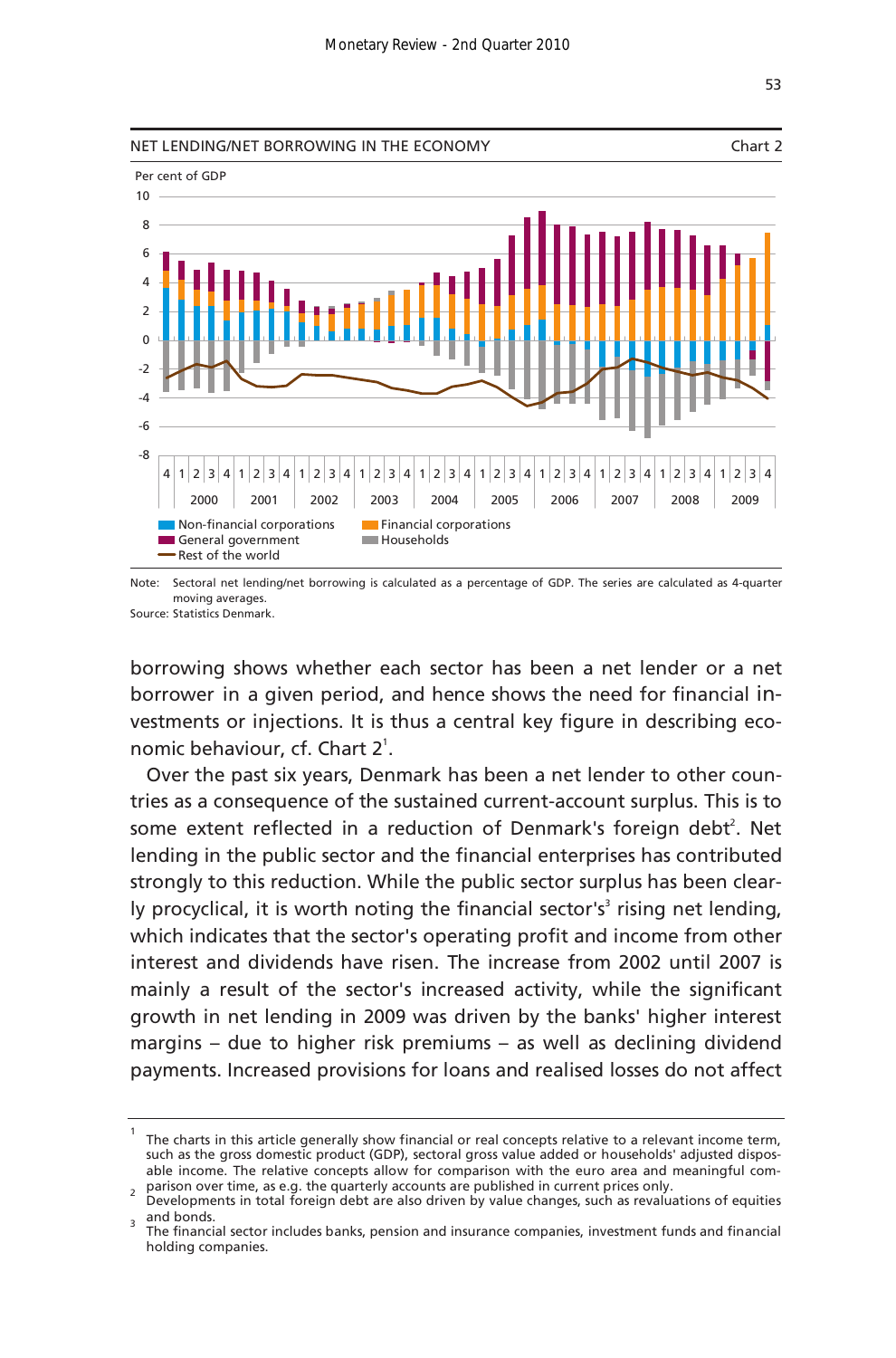net lending/net borrowing directly, but increase the requirement for operating profit, implying that net lending/net borrowing rises<sup>1</sup>.

Unlike the public and the financial sectors, households increased their net borrowing during the cyclical upturn in 2003-07 $^2$ , but it has fallen sharply in step with the deceleration in economic activity.

Business enterprises paint a more diverse picture with a general pattern of net lending until end-2005, after which it changes to net borrowing as a consequence of rising investment in capital equipment. However, the sector's financing need is reduced during 2009 and finally ceases.

The next section discusses the households' borrowing in the years ahead of the financial crisis. As regards the corporate sector, focus is on the cyclical pattern in the financing structure and the net lending/net borrowing requirement.

#### **HOUSEHOLDS**

After several years of economic growth with financial wealth outgrowing disposable incomes, the households' financial net wealth declined from mid-2007 until early 2009. Subsequently, net wealth measured relative to disposable incomes has again begun to rise, cf. Chart 3.

Generally, developments in financial net wealth have been driven by capital gains and losses on securities and on pension wealth. Therefore, a relatively close correlation is seen between equity prices and the value of households' financial assets<sup>3</sup>.

Unlike financial assets, households' liabilities change primarily a result of transactions, mainly borrowing. The households have gradually increased their debt and have continued to take out new loans – albeit at a slower pace – after 2007 when the value of their financial assets began to fall.

The build-up of balance sheets on both the assets and liabilities sides has increased households' exposure to financial market developments.

If trends in financial net wealth are compared with the households' propensity to consume and consumer confidence, cf. Charts 4a and 4b, a relatively close correlation is observed during the most recent economic

<sup>1</sup> Neither provisions nor realised losses affect net lending/net borrowing. Provisions for loan losses are not registered in the national accounts. When a loss is realised, the financial assets are written down in the account for other volume changes – outside the transaction account.

In the period 2003-07, there was an economic upturn defined as an increasing output gap. See Peder- $\frac{3}{3}$  sen and Sørensen (2009).

In addition to financial assets, households' total wealth comprises real assets, including housing wealth. Prices peaked at end-Q3 2006 for owner-occupied flats and in mid-2007 for single-family houses 2007 (source: Statistics Denmark).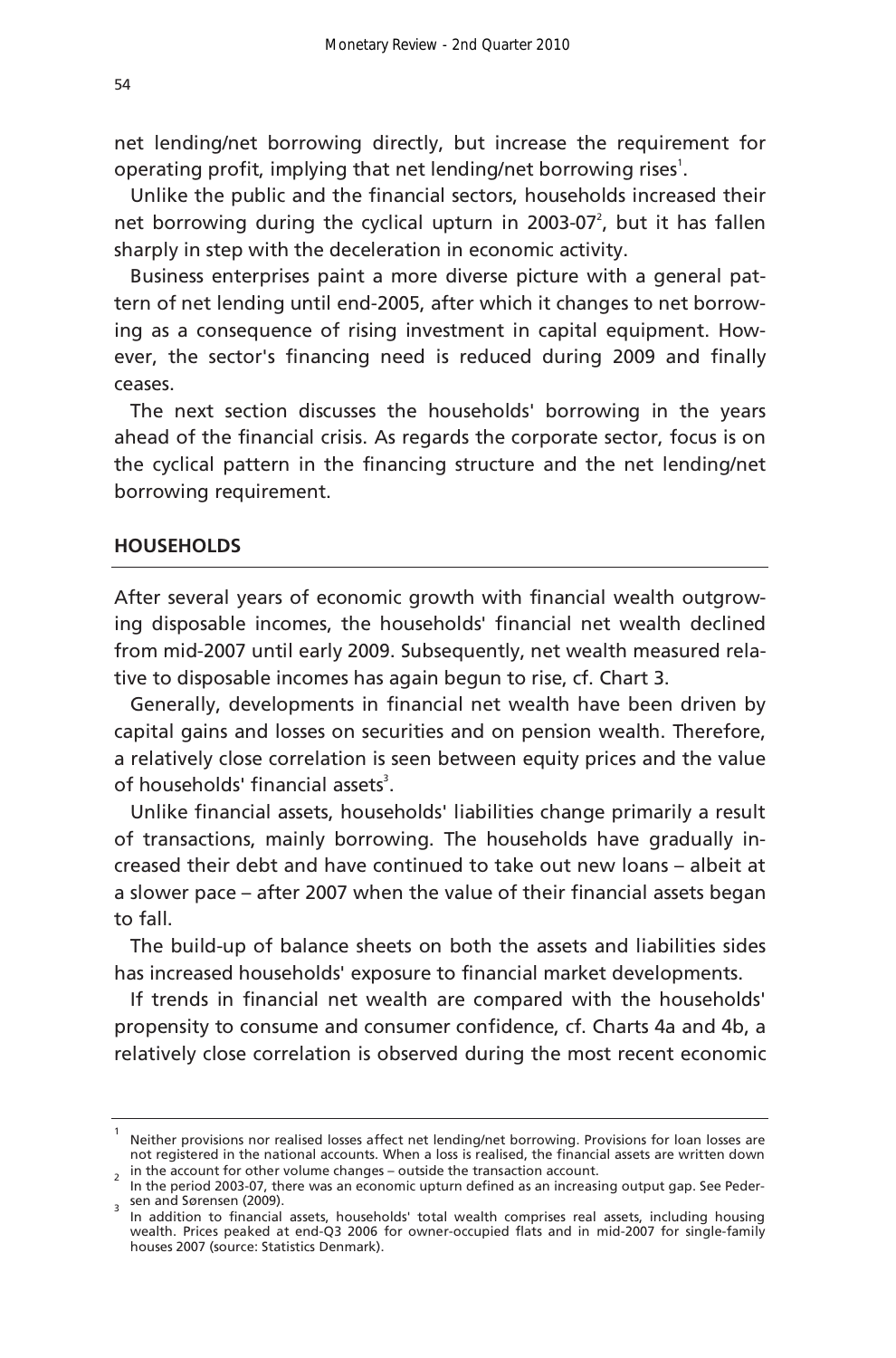

Note: Financial net wealth, that is the financial assets less liabilities, is shown as holdings at the end of the quarter Source: Statistics Denmark and Danmarks Nationalbank. compared with the adjusted disposable income for the year (calculated as running sums), cf. Box 1.

cycle. This could reflect the possibility of realising both real and financial wealth gains by borrowing against collateral.

The correlation between income, consumption, investment and financing is described in detail in the following section.

#### **Danish households are net borrowers**

In the most recent economic cycle, Danish households' real investment in the form of e.g. home improvements and new-builds has continuously exceeded their gross savings, i.e. the part of the income left after con-



Note: Source: Statistics Denmark and Danmarks Nationalbank. Consumption relative to adjusted disposable income, cf. Box 1. Consumption and the adjusted disposable income are included as 4-quarter moving averages. The financial net wealth is defined in the note to Chart 3.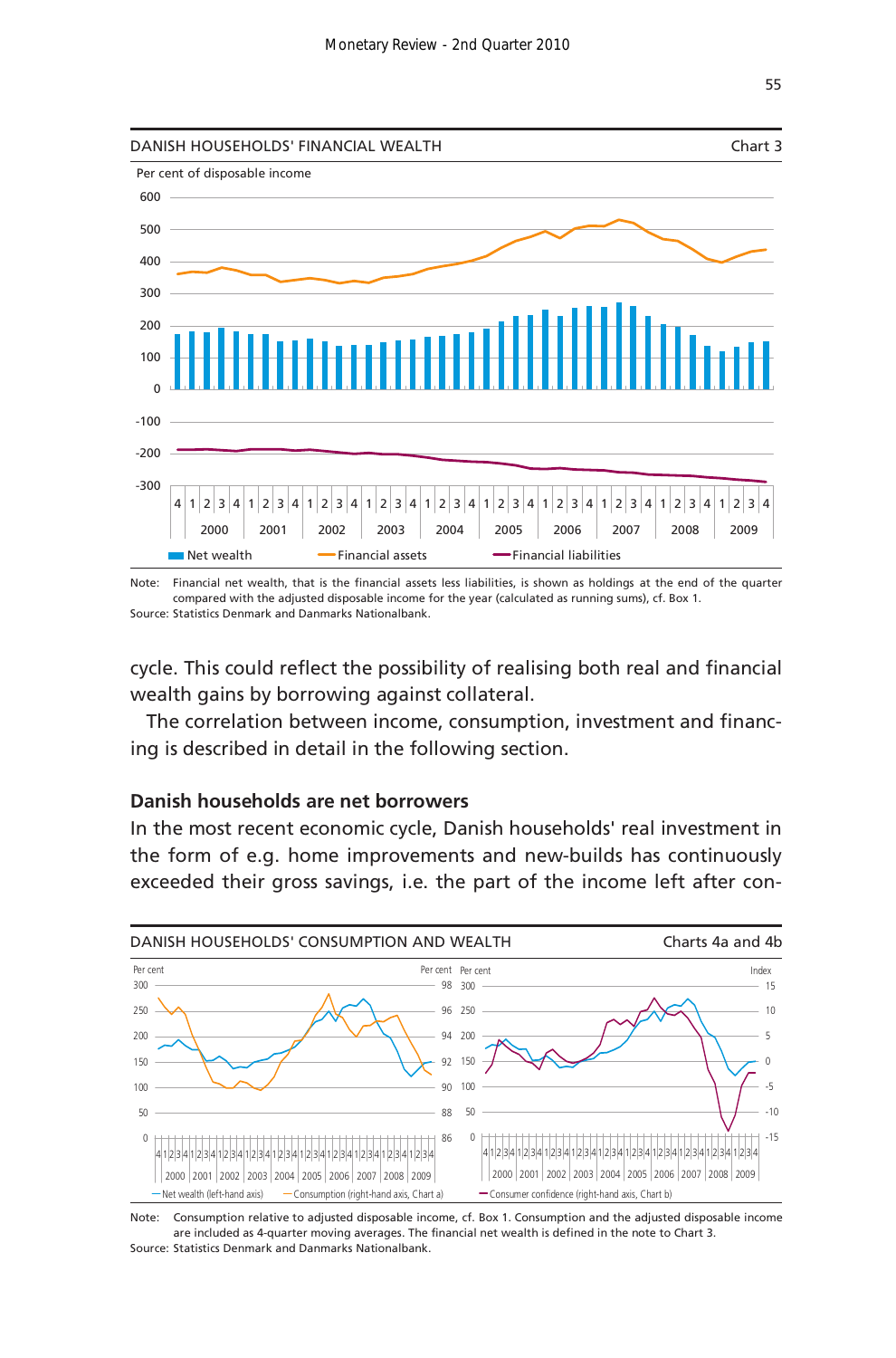

## HOUSEHOLDS' NET LENDING/NET BORROWING, INVESTMENT AND

Note: Net lending/net borrowing, investment and savings relative to adjusted disposable income, cf. Box 1. The series are calculated as 4-quarter moving averages. Net lending/net borrowing for the euro area is represented by net lending/net borrowing from the real side of the national accounts.

Source: Statistics Denmark, Danmarks Nationalbank, Eurostat and European Central Bank.

sumption. Therefore, they have raised net funding in the financial markets, which results in net borrowing, cf. Chart 5.

From 2003 onwards, a decline and subsequently a turn in households' gross savings interacting with developments in real investment caused a countercyclical development in their net borrowing. Thus, net borrowing was greatest in the period 2006-07 when the value of financial assets also peaked. In connection with the financial crisis, especially the households' increased savings have contributed to reducing net borrowing.

Unlike their Danish counterparts, euro area households are generally net lenders. The difference in levels may reflect a number of structural differences in e.g. access to mortgage credit and pension systems.

However, the dynamics of investment and saving are comparable to developments in Denmark<sup>1</sup>. This applies especially to the increased propensity to save in connection with the financial crisis.

#### **Households have borrowed money for financial investment**

Gross borrowing by households contributes to covering both negative net lending/net borrowing and investment in financial assets e.g. equities and bonds. In 2006-07 when gross borrowing peaked, it totalled about 25 per cent of household incomes in each quarter, cf. Chart 6. In the same period, financial investment totalled 15-20 per cent of incomes. The dynamics in households' gross borrowing and financial investment are the same. Following the economic upturn until 2007 and concurrently with the incipient decline in financial wealth, financial in-

<sup>1</sup> The more steady development in the euro area is partly attributable to the difference in business cycles in the 16 euro area member states. Fluctuations in the individual member states may therefore offset each other.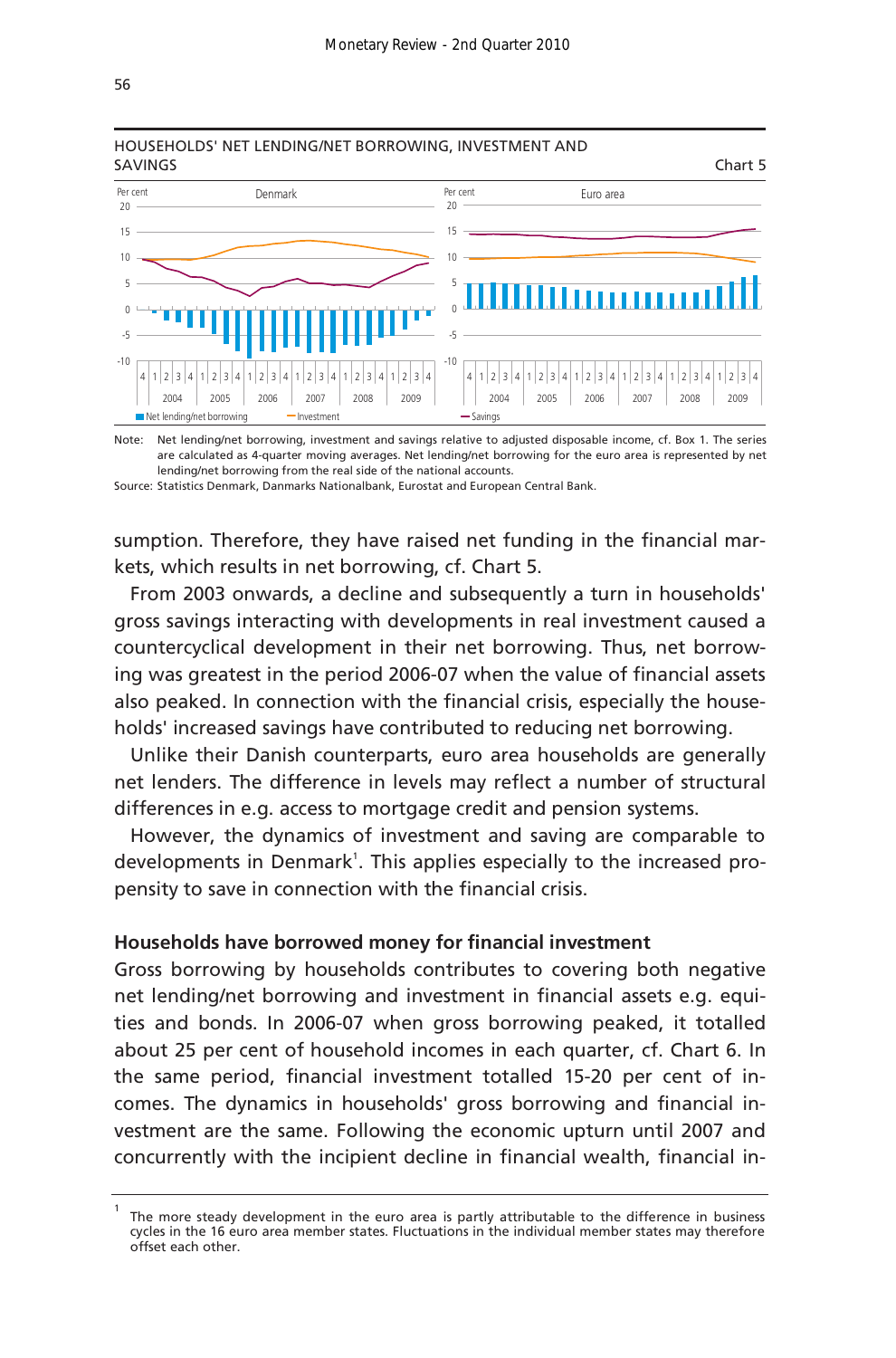

Note: The series are calculated relative to the adjusted disposable income, cf. Box 1 and are included as 4-quarter moving averages. Net lending/net borrowing for the euro area is represented by net lending/net borrowing from the real side of the national accounts.

Source: Statistics Denmark, Danmarks Nationalbank, Eurostat and European Central Bank. Gross borrowing covers the households' *total* transactions in financial liabilities.

vestment and borrowing decelerated. This deceleration was reinforced by the financial turmoil.

During 2009, as turmoil in the financial markets abated, renewed growth could be observed in households' build-up of balance sheets, i.e. in their financial investment and gross borrowing.

The dynamics in the build-up of balance sheets in the euro area are comparable to developments in Denmark – albeit much less pronounced.

The extent of and growth in loan-financed financial investment in Denmark until 2008 is partly a result of the mortgage-credit system, which for a long period has reduced households' liquidity constraints and therefore increased their scope for consumption and investment. The reason for the subsequent slowdown in borrowing could be that the financial crisis and deteriorating finances in some households have entailed a need for consolidation. The slowdown may thus indicate that declining wealth, more focus on the risk of losses, increasing exposure to the financial markets and uncertain employment prospects have reduced households' risk appetite. Renewed growth in financial investment after the 2nd half of 2009 coincides with an increase in financial wealth and generally rising consumer confidence.

#### **Households have repaid short-term debt during the crisis**

Danish households' loans primarily consist of mortgages (long-term debt), cf. Chart 7. During the most recent economic upturn, mortgages rose sharply, but consumer credits and other short-term debt also grew significantly. From mid-2007, net growth in both short- and long-term debt was reduced, and from end-2008, households have actually reduced their aggregate short-term debt.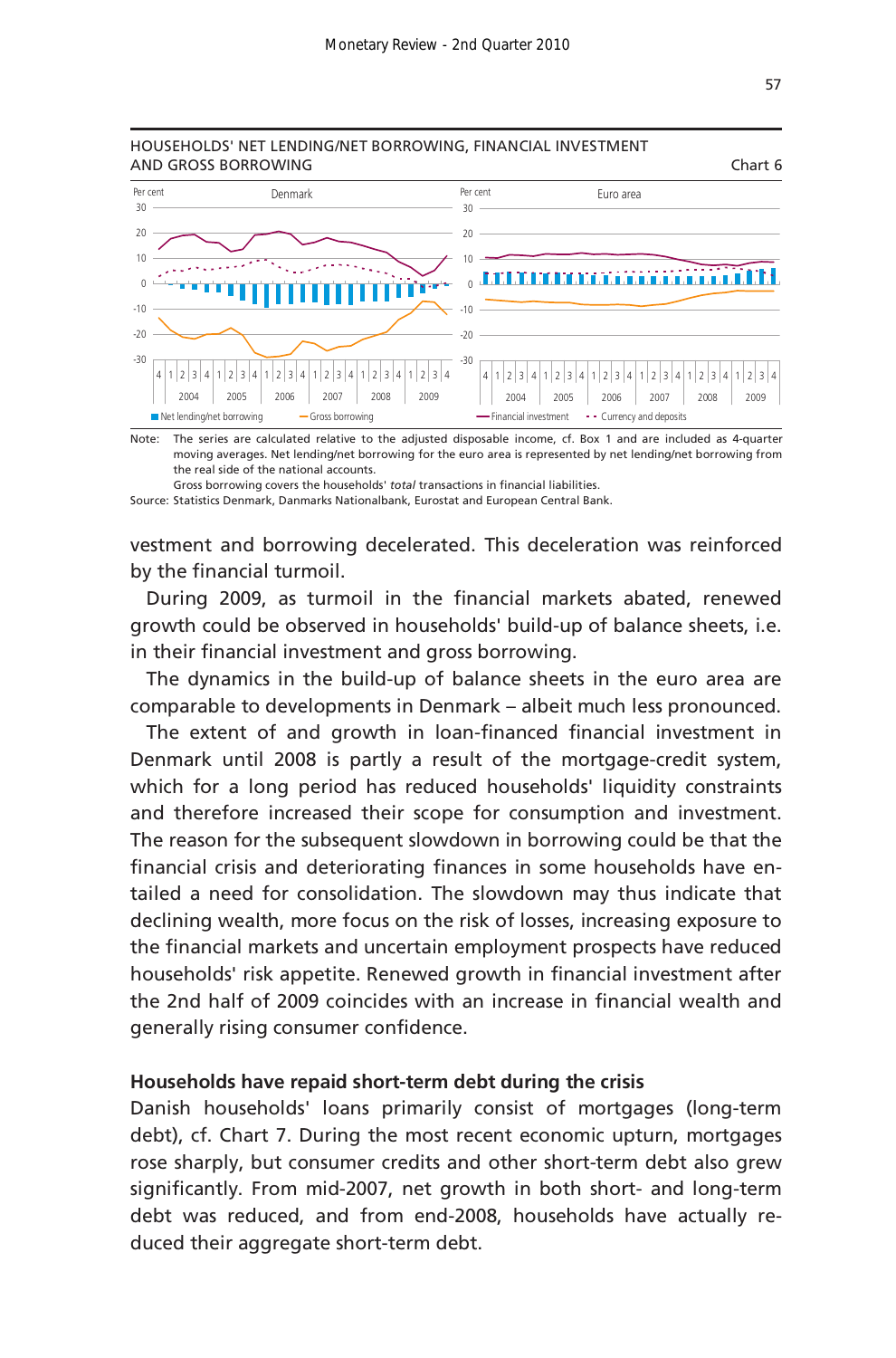

Note: Gross borrowing is shown with a negative sign, implying that an observation of less than 0 denotes increased borrowing. The series are calculated relative to the adjusted disposable income, cf. Box 1, and are included as 4 quarter moving averages. Net lending/net borrowing for the euro area is represented by net lending/net borrowing from the real side of the national accounts.

Source: Statistics Denmark, Danmarks Nationalbank, Eurostat and European Central Bank.

Developments in short-term debt are not mirrored in the euro area, where households have primarily taken out long-term loans over the past six years. However, the dynamics of long-term debt match developments in Denmark.

In connection with the financial crisis, euro area households have changed the composition of their financial investment. Thus, in a period around the turn of the year 2008/09, they significantly increased bank deposits as a share of total investment, cf. Chart 6.

Households in the euro area seem to have reduced their exposure to financial market developments by seeking more liquid investment opportunities<sup>1</sup>. Danish households have more or less done the same by reducing their short-term debt. Both these trends seem to decelerate as the financial turmoil eases.

#### **BUSINESS ENTERPRISES' INVESTMENT AND FINANCING**

Total investment by business enterprises<sup>2</sup> is dominated by real investment, meaning investment in capital equipment (gross fixed investment) and inventories, cf. Chart 8. However, financial investment, e.g. direct investment in other companies, portfolio investment and increased bank deposits, has played an important role in some periods. Financial and real investment can be financed either via internal financing (gross savings) or via external financing (borrowing, equity issues, etc.).

Both in Denmark and in the euro area, financial investment and external financing became increasingly significant from mid-2005 to 2008.

<sup>1</sup>  $\frac{1}{2}$  See ECB (2009).

In the following, the term "business enterprises" refers to non-financial corporations.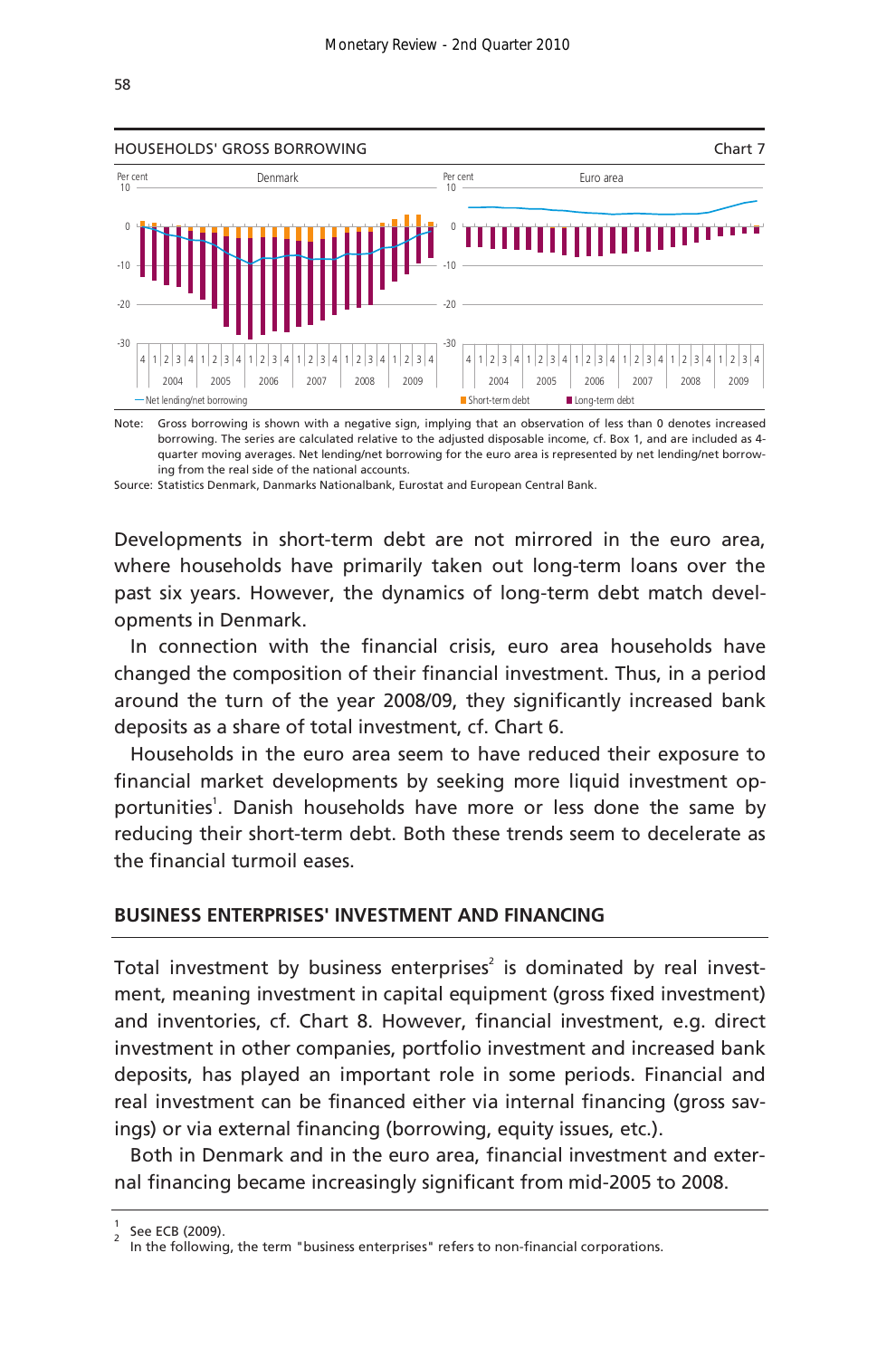

Note: The series are calculated relative to the non-financial corporations' gross value added and are calculated as 4 quarter moving averages.

Source: Statistics Denmark, Danmarks Nationalbank, Eurostat and European Central Bank.

However, developments have been more erratic for Denmark due to a relatively stronger impact from a few major M&A transactions, such as Carlsberg's acquisition of Scottish & Newcastle in 2008. From 2008, financial investment fell markedly. This is reflected in a similar decline in external funding.

While internal financing declined in connection with the outbreak of the financial crisis, the corporate sectors in both Denmark and the euro area have succeeded in adjusting costs to market conditions, so that internal financing has increased again and net borrowing has been reduced.

#### **Real investment grew during the economic upturn**

During the 2003-07 economic upturn, the investment ratio (real investment relative to gross value added) rose steadily in both Denmark and the euro area. From end-2008, it fell drastically – especially in Denmark. The investment ratio of Danish business enterprises in 2009 stood at just over 20 per cent, while it was 26-28 per cent in 2003-07. This is in line with the procyclical process generally observed for real investment<sup>1</sup>, cf. Chart 9.

At the early stage of the cyclical upturn, Danish business enterprises largely funded capital equipment and inventories internally, meaning that real investment was typically covered by gross savings. Business enterprises therefore had a net lending requirement. From 2006, the increase in real investment meant that investment exceeded internal financing, and a net borrowing requirement arose<sup>2</sup>. As enterprises adapt

<sup>1</sup>  $\frac{1}{2}$  ECB (2008).

See e.g. Petersen and Risbjerg (2009), which shows that business enterprises primarily use internal funding for maintaining and expanding capital equipment and inventory investment at the beginning of a cyclical upturn, while they to a higher extent take out loans at later stages of the upturn.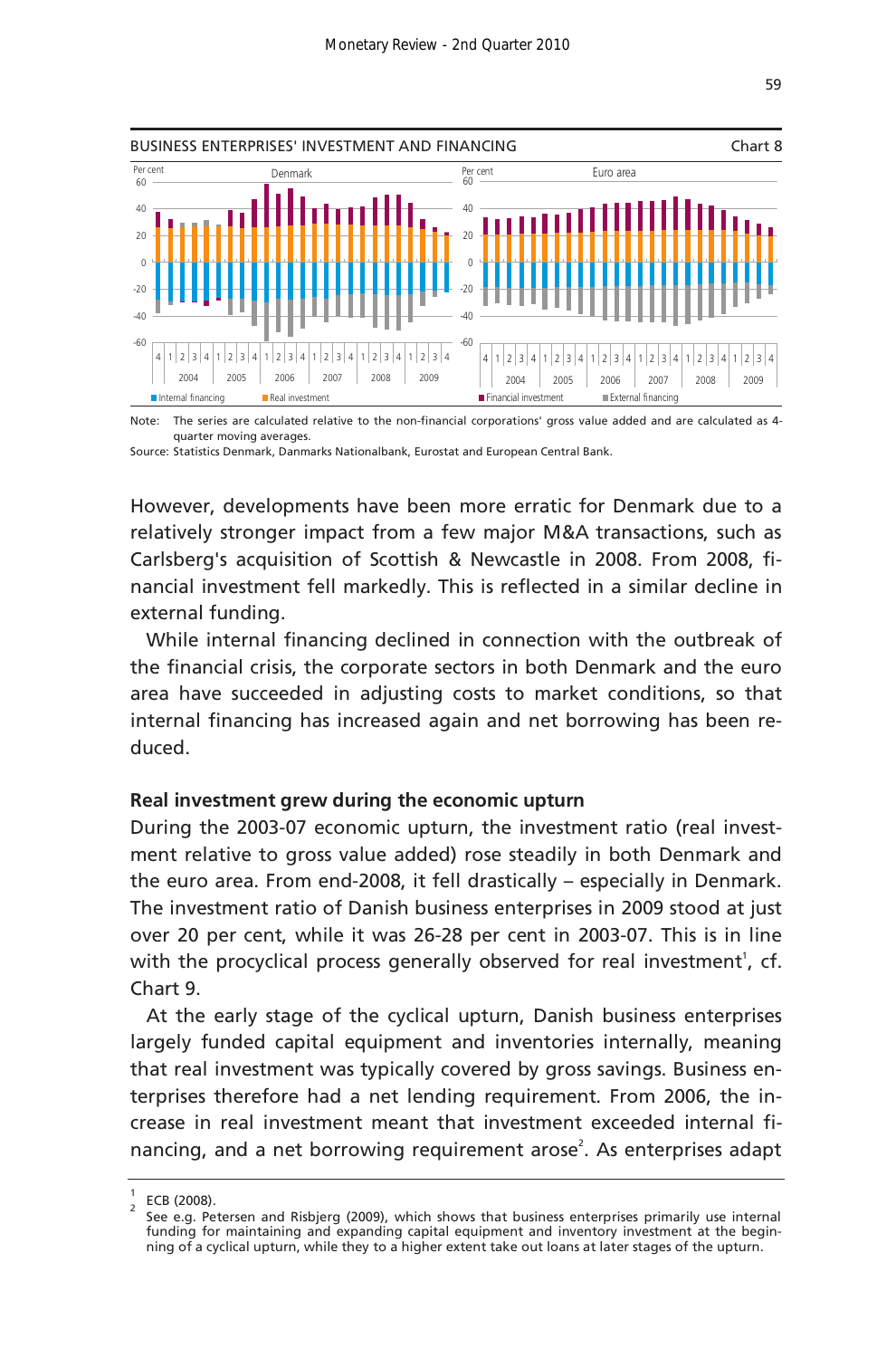

Note: The series are calculated relative to the non-financial corporations' gross value added and are calculated as 4 quarter moving averages. Net lending/net borrowing for the euro area is represented by non-financial net lending/net borrowing.

Source: Statistics Denmark, Danmarks Nationalbank, Eurostat and European Central Bank.

to the economic slowdown, both real investment and costs are adjusted to the changed market and funding conditions. Thus, from end-2009 savings again exceed real investment, contributing to turning net borrowing into net lending.

For European business enterprises, real investment exceed internal funding throughout the period. However, net borrowing is reduced in step with economic activity.

#### **Increasing financial balance sheets**

Turning to business enterprises' financial investment and external financing, it appears that trends are closely correlated. This applies to both the euro area and Denmark, cf. Chart 8.

Financial investment, such as purchase of shares and other equity in connection with mergers and acquisitions, tends to increase during an economic upturn. Conversely, business enterprises reduced their financial investment and external financing during 2008. This could reflect more uncertain market conditions and fewer funding options due to the financial and economic crisis.

The slowdown in financial investment in both Denmark and the euro area is much more abrupt than the slowdown in real investment.

On the funding side, business enterprises in Denmark and the euro area have since 2003 used borrowing as their main external source of financing, cf. Chart 10, but in contrast to the euro area, Danish enterprises have made more extensive use of short-term debt, including intragroup loans and overdraft facilities with banks.

Throughout the period euro area enterprises have obtained financing via equity issuance. Conversely, Danish enterprises – taken as one – long disregarded this source of funding, which was not used seriously until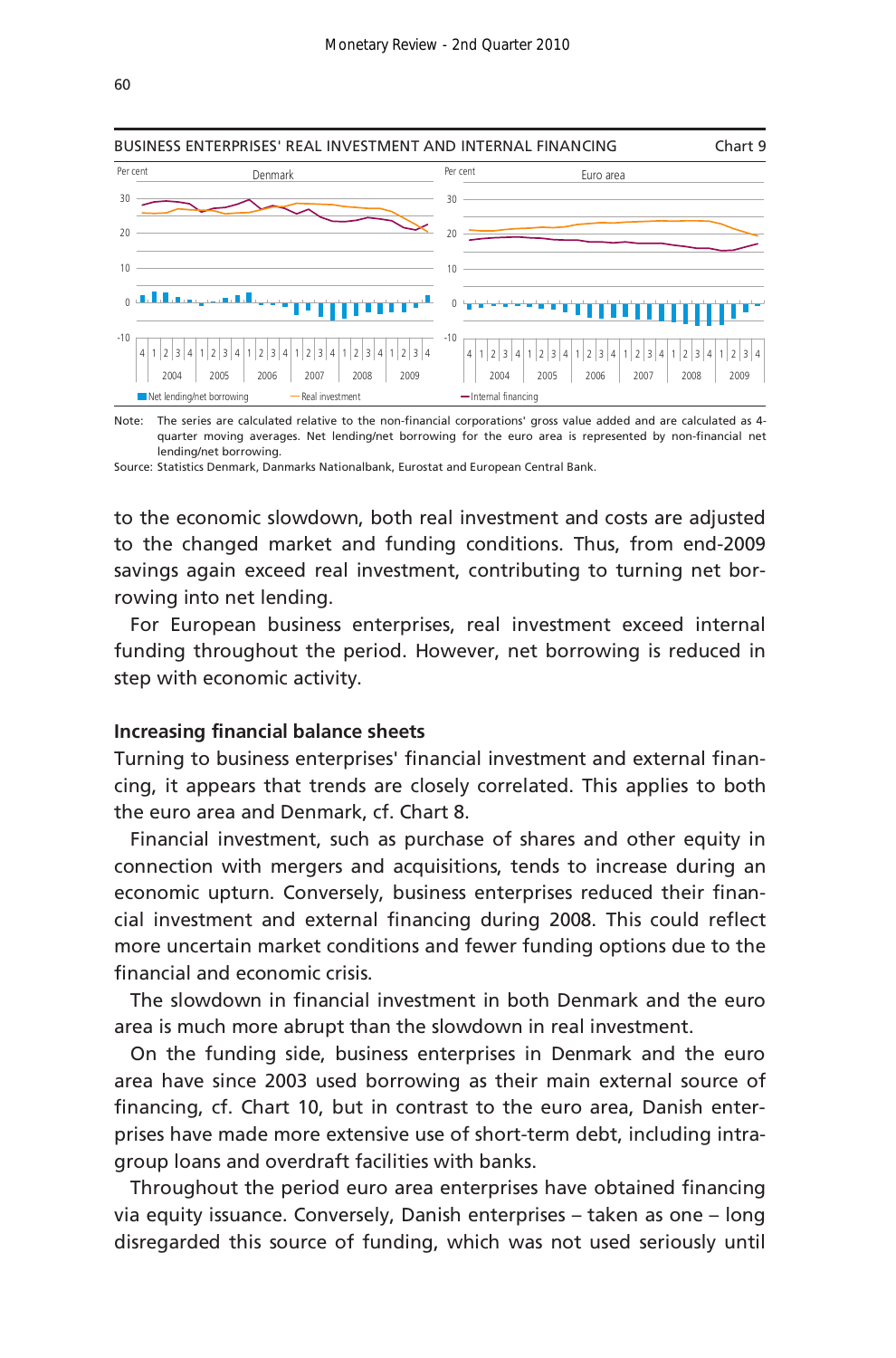

Note: External financing relative to the non-financial corporations' gross value added, calculated as 4-quarter moving averages. "Other" covers e.g. corporate bonds and trade credits. GDP growth is calculated as year-on-year growth.

Source: Statistics Denmark, Danmarks Nationalbank, Eurostat and European Central Bank.

end-2007. Nevertheless, total stocks of shares and other equity issued by Danish business enterprises accounted for about 60-70 per cent of the balance sheet total in the period 2006-09, while the corresponding figure for the euro area was about 50 per cent.

Equity issuance in Denmark and the euro area continued throughout 2009 when the business enterprises' financing pattern otherwise changed significantly. Thus, the sector has reduced its total borrowing – primarily by reducing short-term debt.

Empirical analyses of financing patterns for business enterprises relative to economic trends show that net borrowing of short-term debt usually rises at the beginning of an economic downturn<sup>1</sup>. The pattern is different in the period 2008-09 when the recession was triggered by a financial crisis.

### **CONCLUSION**

Households and business enterprises in Denmark have changed their financial and real behaviour in step with economic developments. Until 2008, both sectors built up their financial balance sheets via increased gross borrowing, which financed both higher financial investment and an increasing net borrowing requirement. During 2008, trends reversed, and borrowing by both households and business enterprises declined.

The integrated national accounts describe both real and financial movements in the economy. Therefore, they can be used for highlighting the behaviour of households and business enterprises throughout the most recent economic cycle. The statistics do not directly say any-

<sup>1</sup> See Petersen and Risbjerg (2009).